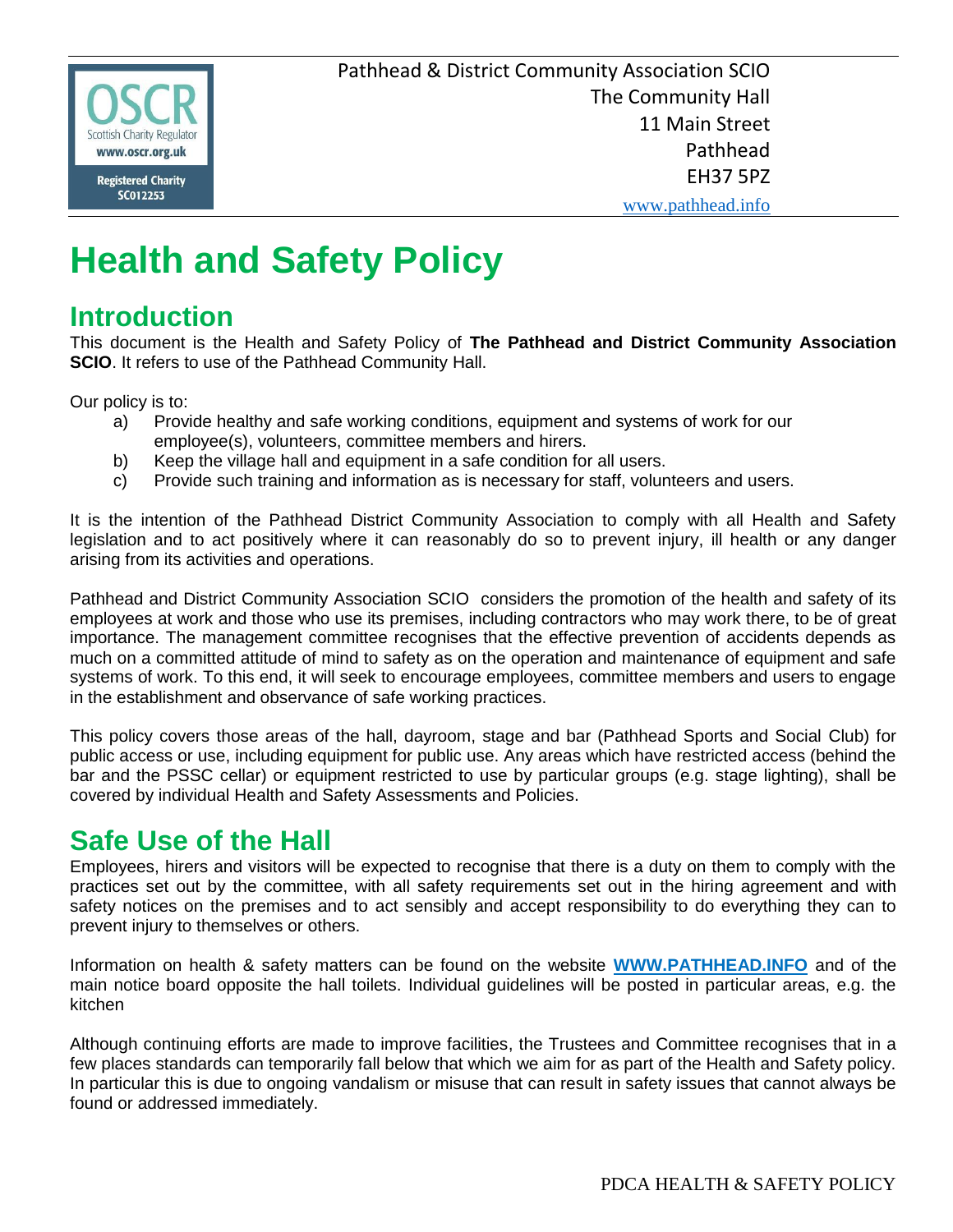

The hall is a multi-user venue run by volunteers. Several organisations with regular access have keys as well as committee members. It is not always possible to check for health and safety issues between events. In light of these issues therefore all users must:

- take particular care before commencing activities;
- must asses whether the hall facilities are safe for their activity;
- must review the Health & Safety Policy & abide by the Safety Rules;
- must review and follow all guidelines provided;
- be sure they use publically available equipment, e.g. cookers, in-line with the Hall guidelines
- access that the weather or other external matters do not impact the safety of the event;
- report any issues or concerns to the committee;
- only use publically available equipment or spaces;

**If on arrival a user believes there is a health and safety issue that impacts their event, they must make an assessment on whether it is safe to continue with that event.**

**Should anyone using the hall come across a fault, damage or other situation which might cause injury and cannot be rectified immediately they should inform any of the trustees, or Neil Dumbleton, or the Bookings Secretary, or a member of the Sports and Social Committee Staff as soon as possible so that the problem can be dealt with.** 

**Where equipment is damaged or fabric of the building is damaged a notice should be placed on it warning that it is not to be used, or it is a danger to users and details recorded in the damages form.**

**All accidents should be reported in the same manner. If any items in the first aid box, that should be reported as well.**

#### **Organisation of Health and Safety**

The Trustees of the Pathhead District Community Association SCIO has overall responsibility for health and safety at Pathhead Community Hall.

It is the duty of all employees, hirers and visitors to take care of themselves and others who may be affected by their activities and to co-operate with the management committee in keeping the premises safe and healthy, including the grounds.

Certain areas of the hall have restricted access (behind the bar and the PSSC cellar) and certain equipment is restricted to use by particular groups (e.g. stage lighting). These shall be covered by individual health and Safety Assessments and Policies.

### **Safety Checks**

The trustees and members will carry out regular safety checks. It is noted that the hall is a multi-user venue run by volunteers. Several organisations with regular access have keys as well as committee members. It is not always possible to check for health and safety issues between events.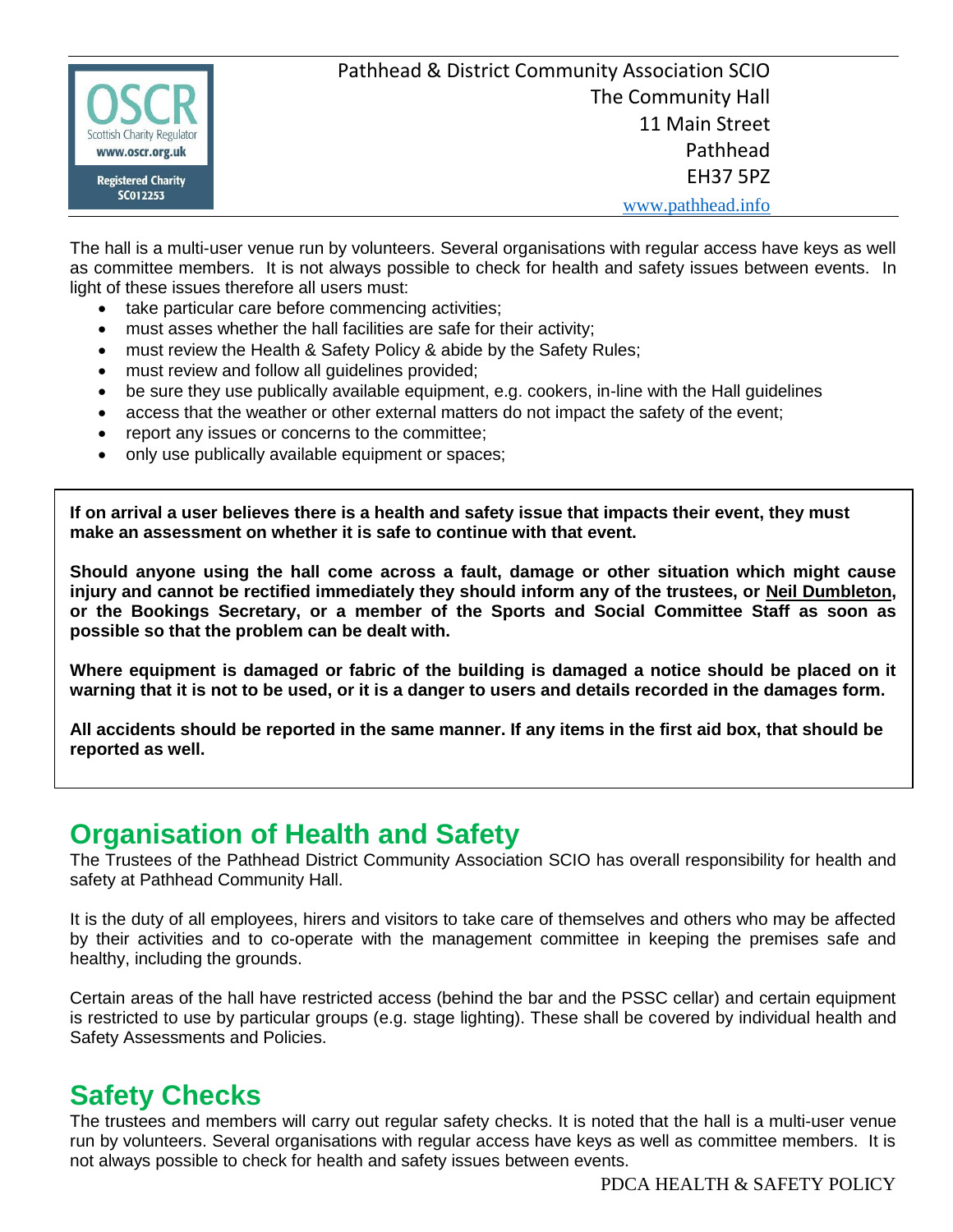

The trustees will ensure:

- (a) A full written health and safety and fire safety review will be carried out yearly. This will record the state of the building, furnishings, access, electrical and other equipment. A note of the health and safety status and any issues will be reported to the Trustees and members. A action plan will be made to fix issues and risk assessments/immediate action taken where necessary. The action plan will be reviewed at committee meetings.
- (b) Checks and tests for gas safety, heating safety, fixed wiring safety, fire extinguishers operation, and for portable appliance safety (PAT) will be made in line with current safety guidelines, legislation and good practice by suitably certified organisations. Any issues will be reported to the Trustees and members. An action plan will be made to fix issues and risk assessments/immediate action taken where necessary.
- (c) regular spot checks will be carried out monthly prior to committee meetings. These will include:
	- checking fire alarms,
	- a visual inspection of fire extinguishers,
	- a basic inspection of the hall for safety issues, cleanliness etc.
- (d) spot checks will be made after some events (usually chosen at random). These will include:
	- basic inspection of the hall for safety issues, cleanliness etc,
		- basic inspection of toilets,
- (e) checks are made following a reports from users.

### **Basic Safety Rules**

The following practices **must** be followed in order to minimise risks:

- **Make sure that** all emergency exit doors are clear and unlocked as soon as the hall is to be used and throughout the hiring;
- **Do not** operate or touch any electrical equipment where there are signs of damage, exposure of components or water penetration etc;
- **Do not** work on steps, ladders until they are properly secured & **another person is present;**
- **Do not** leave portable electrical or gas appliances operating while unattended;
- **Do not** allow flexes or cables to be stretched across floors so they become a tripping hazard;
- **Do not** use any portable electrical appliances that have not been Portable Appliance Tested;
- **Do not** attempt to move heavy or bulky items and **do not** stack more than five chairs;
- Do not attempt to carry or tip a water boiler (urn) when it contains hot water. Leave it to cool;
- **Do not** allow children in the kitchen or near portable heaters, cookers, kettles etc;
- **Do not** leave food in the fridge or in cupboards after an event; **]**
- **Do not** use equipment you are not trained to use;
- **Do not** smoke;
- **Do not** prepare and cook food in the hall, unless you are appropriately qualified;
- **Do not** use portable heaters unless provided by the Hall.
- **Do** wear suitable protective clothing when handling cleaning or other toxic materials;
- **Do** keep chemicals and cleaning equipment out of the reach of children;
- **Do** clean floors and surfaces after an event;
- **Do** dispose of rubbish, especially following any breakages;
- **Do** follow hall guidelines;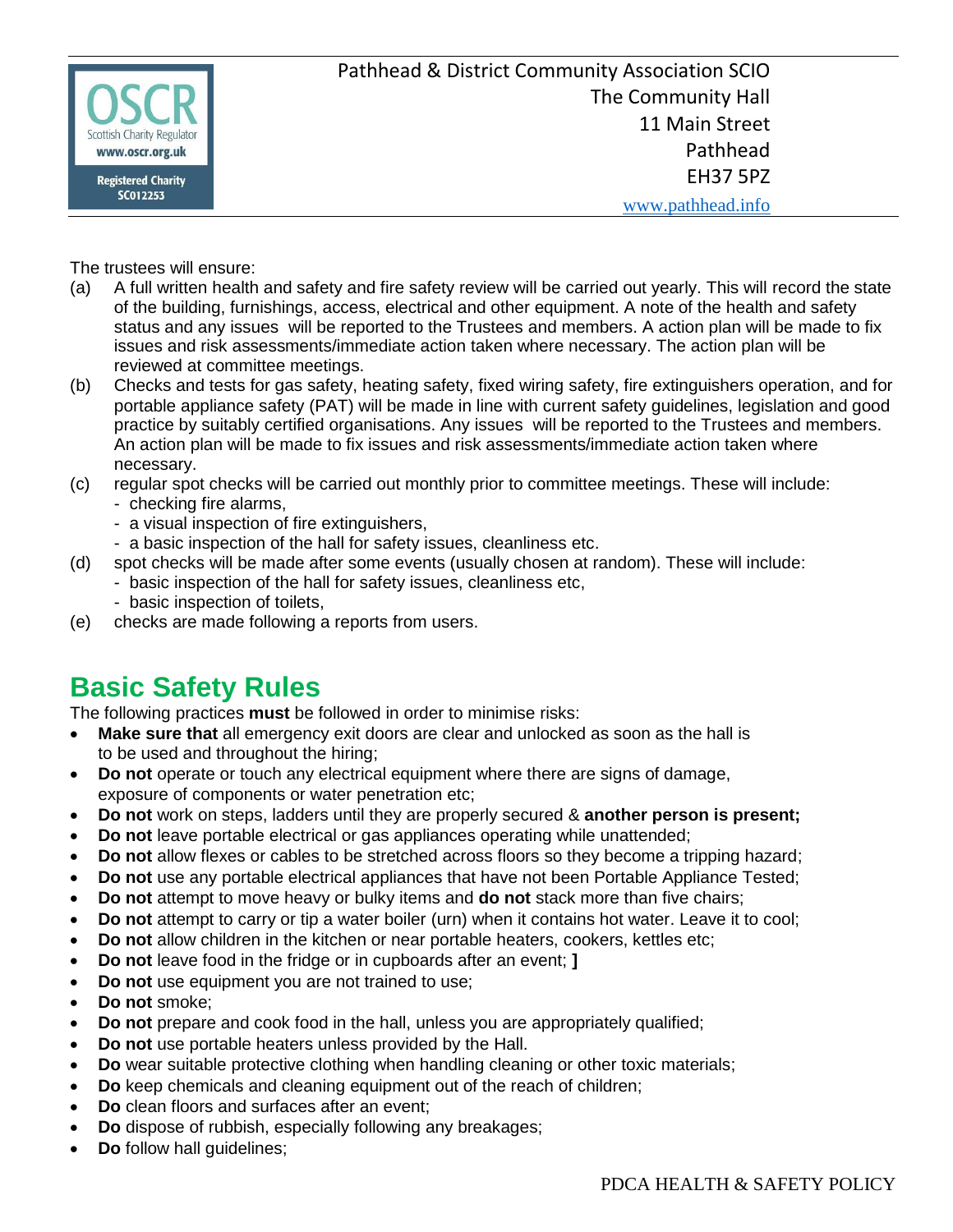

- **Do** ensure all fire exits are clear and not blocked throughout an event. This includes ensuring both front double doors are open.
- **Do** check access to the hall especially in bad weather

#### **Be aware and seek to avoid the following risks**:

- Blocking access to exits during an event, e.g. by placing tables in front of doors;
- Creating slipping hazards on stairs, polished or wet floors mop spills immediately;
- Creating tripping hazards such as buggies, umbrellas, mops and other items left out;
- Causing problems though inadequate lighting, i.e. tripping in poorly lit areas;
- Leaving external wedges doors open, especially if there are young children at an event;

This is not a complete list and other Do and Don'ts should be considered by each user.

Please take special care if you are working alone in the hall or setting up for an event by yourself. Please ensure that someone knows you are here and when you expect to finish.

Please take special care letting people you do not know into the hall or who are not part of your event.

Please take special care during events for children.

### **Further Information**

The committee have provided a number of leaflets and guidelines to provide advice and guidance on working in the hall. Please refer to our

- **food hygiene advice if using the kitchen.**
- **guidelines on using electrical equipment.**
- **guidelines on the use of fire extinguishers.**
- **guidelines on what to do in the event of an accident**
- **guidelines for reporting issues, breakages or damage to the hall.**

Addition information can be found at **WWW.PATHHEAD.INFO** and of the main notice board opposite the hall toilets. Individual guidelines will be posted in particular areas, e.g. the kitchen

#### Change Record

| Date     | Change /<br>Approved<br>by | Comments                         |
|----------|----------------------------|----------------------------------|
| 6/1/21   | <b>NHD</b>                 | Formatting                       |
| 10/12/20 | Committee                  | Policy approved by the Committee |